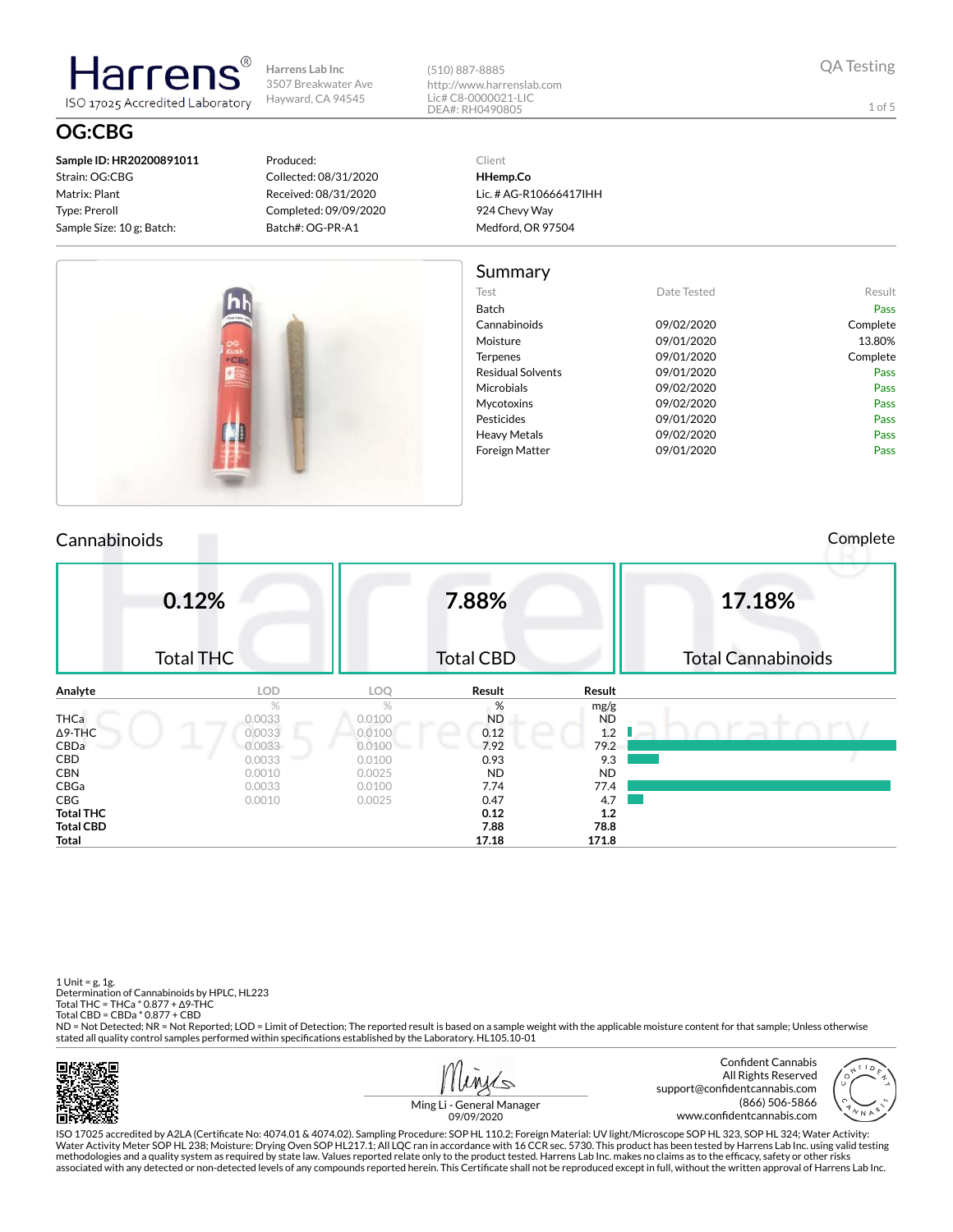(510) 887-8885 http://www.harrenslab.com Lic# C8-0000021-LIC DEA#: RH0490805

QA Testing

2 of 5

## **OG:CBG**

**Harrens** 

ISO 17025 Accredited Laboratory

| Sample ID: HR20200891011  | Produced:             | Client                 |
|---------------------------|-----------------------|------------------------|
| Strain: OG:CBG            | Collected: 08/31/2020 | HHemp.Co               |
| Matrix: Plant             | Received: 08/31/2020  | Lic. # AG-R10666417IHH |
| Type: Preroll             | Completed: 09/09/2020 | 924 Chevy Wav          |
| Sample Size: 10 g; Batch: | Batch#: OG-PR-A1      | Medford, OR 97504      |

#### **Terpenes**

| Analyte                | LOD    | LOQ    | <b>Results</b> | <b>Results</b> |  |
|------------------------|--------|--------|----------------|----------------|--|
|                        | $\%$   | $\%$   | %              | mg/g           |  |
| $\alpha$ -Bisabolol    | 0.0080 | 0.0100 | 0.128          | 1.28           |  |
| β-Caryophyllene        | 0.0080 | 0.0100 | 0.127          | 1.27           |  |
| Guaiol                 | 0.0080 | 0.0100 | 0.091          | 0.91           |  |
| $\alpha$ -Humulene     | 0.0080 | 0.0100 | 0.042          | 0.42           |  |
| cis-Nerolidol          | 0.0080 | 0.0100 | 0.032          | 0.32           |  |
| Caryophyllene Oxide    | 0.0080 | 0.0100 | 0.028          | 0.28           |  |
| Linalool               | 0.0080 | 0.0100 | 0.022          | 0.22           |  |
| $\alpha$ -Terpineol    | 0.0080 | 0.0100 | 0.016          | 0.16           |  |
| Fenchol                | 0.0080 | 0.0100 | 0.013          | 0.13           |  |
| <b>ß-Myrcene</b>       | 0.0080 | 0.0100 | 0.011          | 0.11           |  |
| 3-Carene               | 0.0080 | 0.0100 | <b>ND</b>      | <b>ND</b>      |  |
| $\alpha$ -Phellandrene | 0.0080 | 0.0100 | <b>ND</b>      | <b>ND</b>      |  |
| $\alpha$ -Pinene       | 0.0080 | 0.0100 | <b>ND</b>      | <b>ND</b>      |  |
| $\alpha$ -Terpinene    | 0.0080 | 0.0100 | <b>ND</b>      | <b>ND</b>      |  |
| $\beta$ -Ocimene       | 0.0080 | 0.0100 | <b>ND</b>      | <b>ND</b>      |  |
| <b>B-Pinene</b>        | 0.0080 | 0.0100 | <b>ND</b>      | <b>ND</b>      |  |
| Borneol                | 0.0080 | 0.0100 | <b>ND</b>      | <b>ND</b>      |  |
| Camphene               | 0.0080 | 0.0100 | <b>ND</b>      | <b>ND</b>      |  |
| δ-Limonene             | 0.0080 | 0.0100 | <b>ND</b>      | <b>ND</b>      |  |
| Eucalyptol             | 0.0080 | 0.0100 | <b>ND</b>      | <b>ND</b>      |  |
| Fenchone               | 0.0080 | 0.0100 | <b>ND</b>      | <b>ND</b>      |  |
| y-Terpinene            | 0.0080 | 0.0100 | <b>ND</b>      | <b>ND</b>      |  |
| Geraniol               | 0.0080 | 0.0100 | <b>ND</b>      | <b>ND</b>      |  |
| <b>Geranyl Acetate</b> | 0.0080 | 0.0100 | <b>ND</b>      | <b>ND</b>      |  |
| Isopulegol             | 0.0080 | 0.0100 | <b>ND</b>      | <b>ND</b>      |  |
| Menthol                | 0.0080 | 0.0100 | <b>ND</b>      | <b>ND</b>      |  |
| Nerol                  | 0.0080 | 0.0100 | <b>ND</b>      | <b>ND</b>      |  |
| Ocimene                | 0.0080 | 0.0100 | <b>ND</b>      | <b>ND</b>      |  |
| Pulegone               | 0.0080 | 0.0100 | <b>ND</b>      | <b>ND</b>      |  |
| p-Cymene               | 0.0080 | 0.0100 | <b>ND</b>      | <b>ND</b>      |  |
| Terpinolene            | 0.0080 | 0.0100 | <b>ND</b>      | <b>ND</b>      |  |
| trans-Nerolidol        | 0.0080 | 0.0100 | <b>ND</b>      | <b>ND</b>      |  |
| Total                  |        |        | 0.510          | 5.10           |  |

## Primary Aromas



Date Tested: 09/01/2020<br>ND = Not Detected; NR = Not Reported; LOD = Limit of Detection; Unless otherwise stated all quality control samples performed within specifications established by the Laboratory. HL105.10-01. SOP HL228. GC-FID







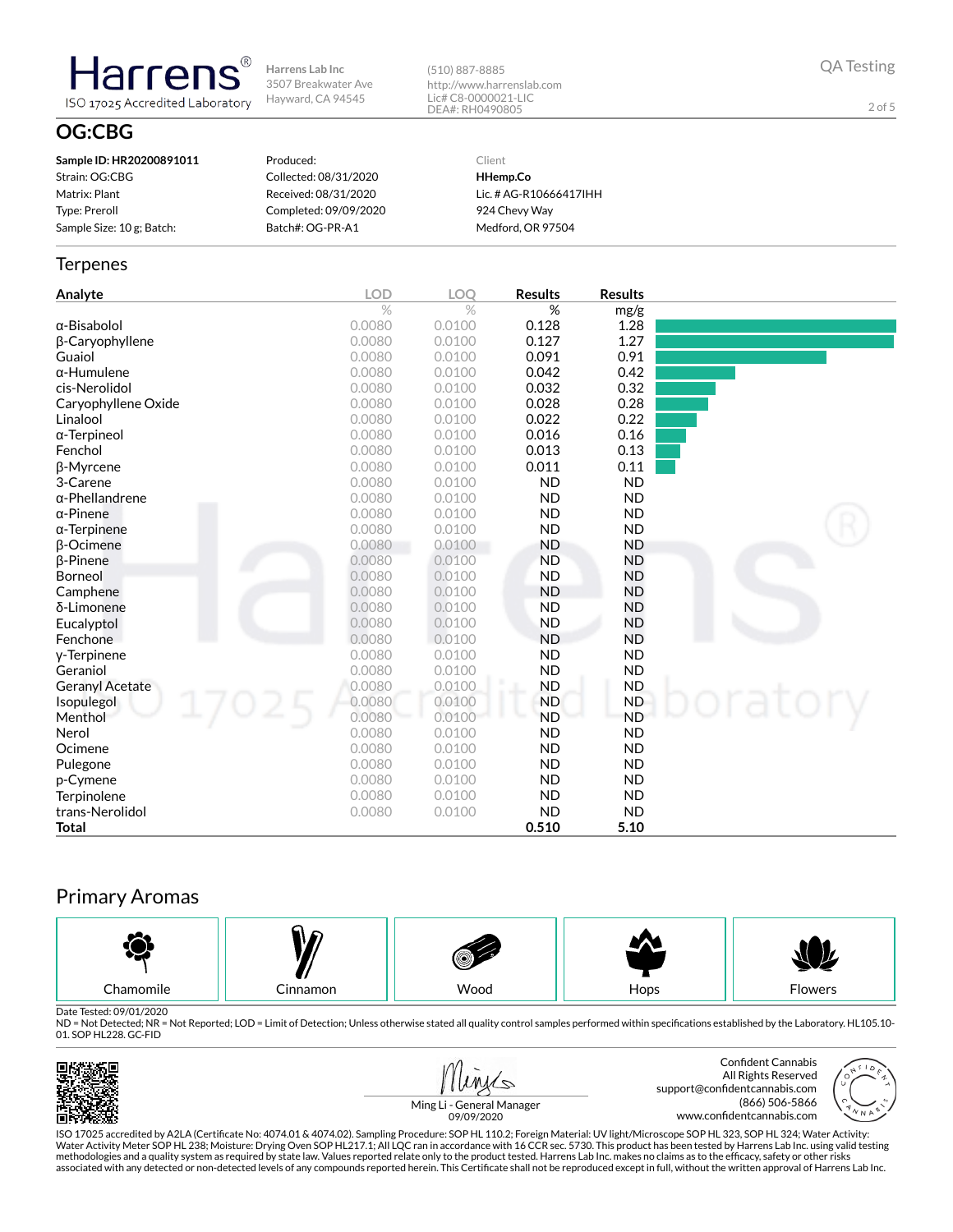(510) 887-8885 http://www.harrenslab.com Lic# C8-0000021-LIC DEA#: RH0490805

## **OG:CBG**

Harrens

ISO 17025 Accredited Laboratory

| Sample ID: HR20200891011  | Produced:             | Client                 |
|---------------------------|-----------------------|------------------------|
| Strain: OG:CBG            | Collected: 08/31/2020 | HHemp.Co               |
| Matrix: Plant             | Received: 08/31/2020  | Lic. # AG-R10666417IHH |
| Type: Preroll             | Completed: 09/09/2020 | 924 Chevy Way          |
| Sample Size: 10 g; Batch: | Batch#: OG-PR-A1      | Medford, OR 97504      |
|                           |                       |                        |

## Pesticides **Passage Community Community Community** Passes and the extension of the extension of the extension of the extension of the extension of the extension of the extension of the extension of the extension of the ext

| Analyte             | <b>LOD</b> | LOO       | Limit          | <b>Results</b> | <b>Status</b> | Analyte                 | <b>LOD</b> | <b>LOO</b> | Limit        | <b>Results</b> | <b>Status</b> |
|---------------------|------------|-----------|----------------|----------------|---------------|-------------------------|------------|------------|--------------|----------------|---------------|
|                     | $\mu$ g/g  | $\mu$ g/g | $\mu$ g/g      | $\mu$ g/g      |               |                         | $\mu$ g/g  | $\mu$ g/g  | $\mu$ g/g    | $\mu$ g/g      |               |
| Abamectin           | 0.03       | 0.1       | 0.1            | <b>ND</b>      | Pass          | Fludioxonil             | 0.03       | 0.1        | 0.1          | <b>ND</b>      | Pass          |
| Acephate            | 0.03       | 0.1       | 0.1            | <b>ND</b>      | Pass          | Hexythiazox             | 0.03       | 0.1        | 0.1          | <b>ND</b>      | Pass          |
| Acequinocyl         | 0.03       | 0.1       | 0.1            | <b>ND</b>      | Pass          | Imazalil                | 0.03       | 0.1        | 0.03         | <b>ND</b>      | Pass          |
| Acetamiprid         | 0.03       | 0.1       | 0.1            | <b>ND</b>      | Pass          | Imidacloprid            | 0.03       | 0.1        | 5            | <b>ND</b>      | Pass          |
| Aldicarb            | 0.03       | 0.1       | 0.03           | <b>ND</b>      | Pass          | Kresoxim Methyl         | 0.03       | 0.1        | 0.1          | <b>ND</b>      | Pass          |
| Azoxystrobin        | 0.03       | 0.1       | 0.1            | <b>ND</b>      | Pass          | Malathion               | 0.03       | 0.1        | 0.5          | <b>ND</b>      | Pass          |
| <b>Bifenazate</b>   | 0.03       | 0.1       | 0.1            | <b>ND</b>      | Pass          | Metalaxyl               | 0.03       | 0.1        | $\mathbf{2}$ | <b>ND</b>      | Pass          |
| <b>Bifenthrin</b>   | 0.03       | 0.1       | 3              | <b>ND</b>      | Pass          | Methiocarb              | 0.03       | 0.1        | 0.03         | <b>ND</b>      | Pass          |
| <b>Boscalid</b>     | 0.03       | 0.1       | 0.1            | <b>ND</b>      | Pass          | Methomyl                | 0.03       | 0.1        | 1            | <b>ND</b>      | Pass          |
| Captan              | 0.03       | 0.1       | 0.7            | <b>ND</b>      | Pass          | Mevinphos               | 0.03       | 0.1        | 0.03         | <b>ND</b>      | Pass          |
| Carbaryl            | 0.03       | 0.1       | 0.5            | <b>ND</b>      | Pass          | Myclobutanil            | 0.03       | 0.1        | 0.1          | <b>ND</b>      | Pass          |
| Carbofuran          | 0.03       | 0.1       | 0.03           | <b>ND</b>      | Pass          | Naled                   | 0.03       | 0.1        | 0.1          | <b>ND</b>      | Pass          |
| Chlorantraniliprole | 0.03       | 0.1       | 10             | <b>ND</b>      | Pass          | Oxamvl                  | 0.03       | 0.1        | 0.5          | <b>ND</b>      | Pass          |
| Chlordane           | 0.03       | 0.1       | 0.03           | <b>ND</b>      | Pass          | Paclobutrazol           | 0.03       | 0.1        | 0.03         | <b>ND</b>      | Pass          |
| Chlorfenapyr        | 0.03       | 0.1       | 0.03           | <b>ND</b>      | Pass          | Parathion Methyl        | 0.03       | 0.1        | 0.03         | <b>ND</b>      | Pass          |
| Chlorpyrifos        | 0.03       | 0.1       | 0.03           | <b>ND</b>      | Pass          | Pentachloronitrobenzene | 0.03       | 0.1        | 0.1          | <b>ND</b>      | Pass          |
| Clofentezine        | 0.03       | 0.1       | 0.1            | <b>ND</b>      | Pass          | Permethrin              | 0.03       | 0.1        | 0.5          | <b>ND</b>      | Pass          |
| Coumaphos           | 0.03       | 0.1       | 0.03           | <b>ND</b>      | Pass          | Phosmet                 | 0.03       | 0.1        | 0.1          | <b>ND</b>      | Pass          |
| Cyfluthrin          | 0.03       | 0.1       | $\overline{2}$ | <b>ND</b>      | Pass          | Piperonyl Butoxide      | 0.03       | 0.1        | 3            | <b>ND</b>      | Pass          |
| Cypermethrin        | 0.03       | 0.1       | $\mathbf 1$    | <b>ND</b>      | Pass          | Prallethrin             | 0.03       | 0.1        | 0.1          | <b>ND</b>      | Pass          |
| Daminozide          | 0.03       | 0.1       | 0.03           | <b>ND</b>      | Pass          | Propiconazole           | 0.03       | 0.1        | 0.1          | <b>ND</b>      | Pass          |
| Diazinon            | 0.03       | 0.1       | 0.1            | <b>ND</b>      | Pass          | Propoxur                | 0.03       | 0.1        | 0.03         | <b>ND</b>      | Pass          |
| Dichlorvos          | 0.03       | 0.1       | 0.03           | <b>ND</b>      | Pass          | Pyrethrins              | 0.03       | 0.1        | 0.5          | <b>ND</b>      | Pass          |
| Dimethoate          | 0.03       | 0.1       | 0.03           | <b>ND</b>      | Pass          | Pyridaben               | 0.03       | 0.1        | 0.1          | <b>ND</b>      | Pass          |
| Dimethomorph        | 0.03       | 0.1       | $\overline{2}$ | <b>ND</b>      | Pass          | Spinetoram              | 0.03       | 0.1        | 0.1          | <b>ND</b>      | Pass          |
| Ethoprophos         | 0.03       | 0.1       | 0.03           | <b>ND</b>      | Pass          | Spinosad                | 0.03       | 0.1        | 0.1          | <b>ND</b>      | Pass          |
| Etofenprox          | 0.03       | 0.1       | 0.03           | <b>ND</b>      | Pass          | Spiromesifen            | 0.03       | 0.1        | 0.1          | <b>ND</b>      | Pass          |
| Etoxazole           | 0.03       | 0.1       | 0.1            | <b>ND</b>      | Pass          | Spirotetramat           | 0.03       | 0.1        | 0.1          | <b>ND</b>      | Pass          |
| Fenhexamid          | 0.03       | 0.1       | 0.1            | <b>ND</b>      | Pass          | Spiroxamine             | 0.03       | 0.1        | 0.03         | <b>ND</b>      | Pass          |
| Fenoxycarb          | 0.03       | 0.1       | 0.03           | <b>ND</b>      | Pass          | Tebuconazole            | 0.03       | 0.1        | 0.1          | <b>ND</b>      | Pass          |
| Fenpyroximate       | 0.03       | 0.1       | 0.1            | <b>ND</b>      | Pass          | Thiacloprid             | 0.03       | 0.1        | 0.03         | <b>ND</b>      | Pass          |
| Fipronil            | 0.03       | 0.1       | 0.03           | <b>ND</b>      | Pass          | Thiamethoxam            | 0.03       | 0.1        | 5            | <b>ND</b>      | Pass          |
| Flonicamid          | 0.03       | 0.1       | 0.1            | <b>ND</b>      | Pass          | Trifloxystrobin         | 0.03       | 0.1        | 0.1          | <b>ND</b>      | Pass          |

Date Tested: 09/01/2020

We analyze samples by AOAC Official Method 2007.01-Modified; ND = Not Detected; NR = Not Reported; LOD = Limit of Detection; The reported result is based on a<br>sample weight with the applicable moisture content for that sam





3 of 5

Ming Li - General Manager 09/09/2020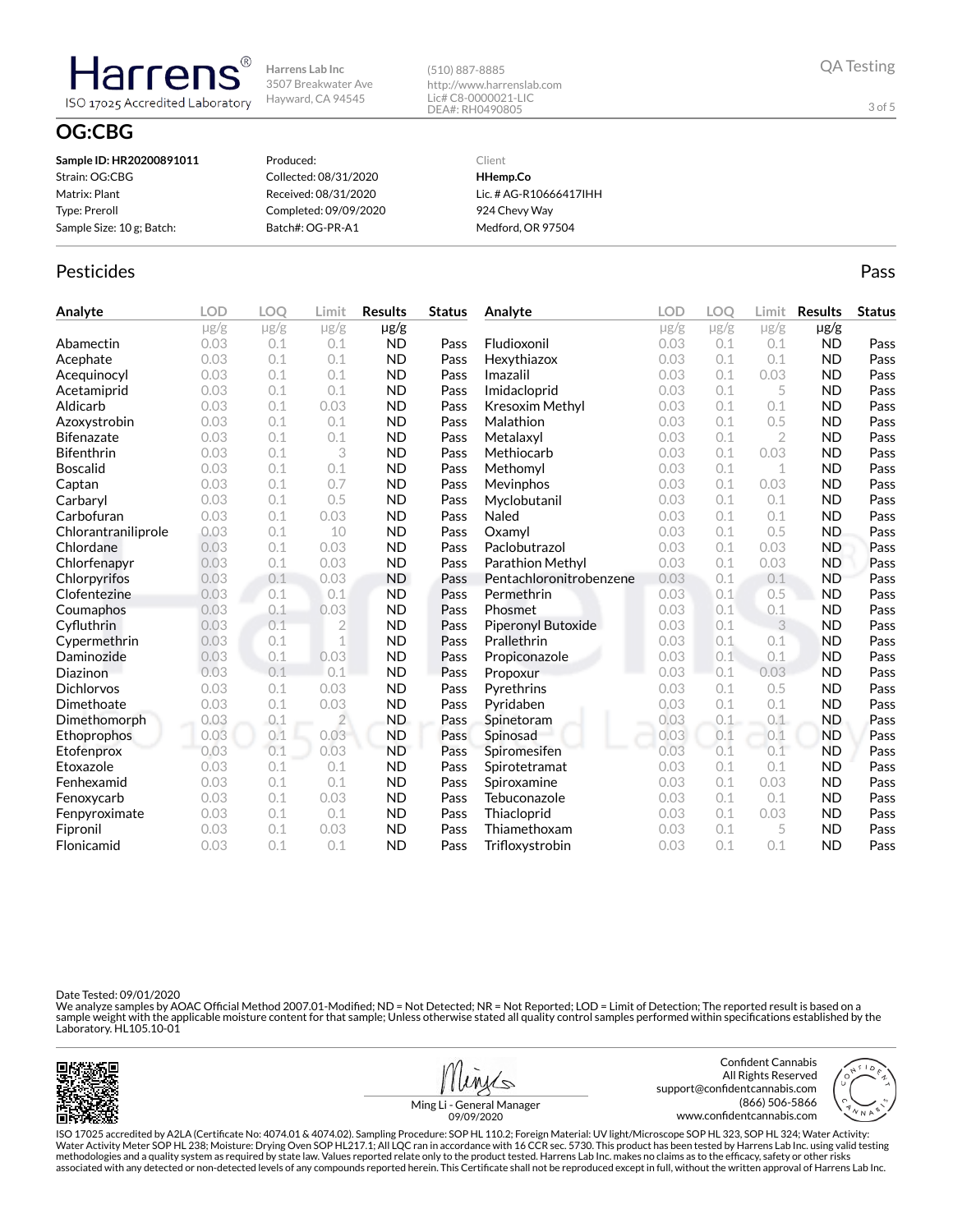(510) 887-8885 http://www.harrenslab.com Lic# C8-0000021-LIC DEA#: RH0490805

## **OG:CBG**

**Harrens** 

ISO 17025 Accredited Laboratory

| Sample ID: HR20200891011  | Produced:             | Client                 |
|---------------------------|-----------------------|------------------------|
| Strain: OG:CBG            | Collected: 08/31/2020 | HHemp.Co               |
| Matrix: Plant             | Received: 08/31/2020  | Lic. # AG-R10666417IHH |
| Type: Preroll             | Completed: 09/09/2020 | 924 Chevy Way          |
| Sample Size: 10 g; Batch: | Batch#: OG-PR-A1      | Medford, OR 97504      |

## Residual Solvents Pass

| Analyte             | <b>LOD</b> | LOQ       | Limit     | <b>Results</b> | <b>Status</b> |
|---------------------|------------|-----------|-----------|----------------|---------------|
|                     | $\mu$ g/g  | $\mu$ g/g | $\mu$ g/g | µg/g           |               |
| 1,2-Dichloro-Ethane |            |           |           | <b>ND</b>      | Pass          |
| Acetone             |            | 10        | 5000      | <b>ND</b>      | Pass          |
| Acetonitrile        |            | 5         | 410       | <b>ND</b>      | Pass          |
| Benzene             |            |           |           | <b>ND</b>      | Pass          |
| <b>Butane</b>       |            | 25        | 5000      | <b>ND</b>      | Pass          |
| Chloroform          |            | 1         |           | <b>ND</b>      | Pass          |
| Ethanol             |            | 10        | 5000      | <b>ND</b>      | Pass          |
| Ethyl-Acetate       |            | 10        | 5000      | <b>ND</b>      | Pass          |
| Ethyl-Ether         |            | 10        | 5000      | <b>ND</b>      | Pass          |
| Ethylene Oxide      |            | 1         |           | <b>ND</b>      | Pass          |
| Heptane             |            | 10        | 5000      | <b>ND</b>      | Pass          |
| Isopropanol         |            | 10        | 5000      | <b>ND</b>      | Pass          |
| Methanol            |            | 10        | 3000      | <b>ND</b>      | Pass          |
| Methylene-Chloride  |            |           |           | ND.            | Pass          |
| n-Hexane            |            | 10        | 290       | <b>ND</b>      | Pass          |
| Pentane             |            | 10        | 5000      | <b>ND</b>      | Pass          |
| Propane             |            | 10        | 5000      | ND.            | Pass          |
| Toluene             |            | 10        | 890       | ND.            | Pass          |
| Trichloroethene     |            |           |           | <b>ND</b>      | Pass          |
| Xylenes             |            | 10        | 2170      | <b>ND</b>      | Pass          |

Date Tested: 09/01/2020 ND = Not Detected; SOP HL231. Headspace GC-FID



Confident Cannabis All Rights Reserved support@confidentcannabis.com (866) 506-5866 www.confidentcannabis.com



Ming Li - General Manager 09/09/2020